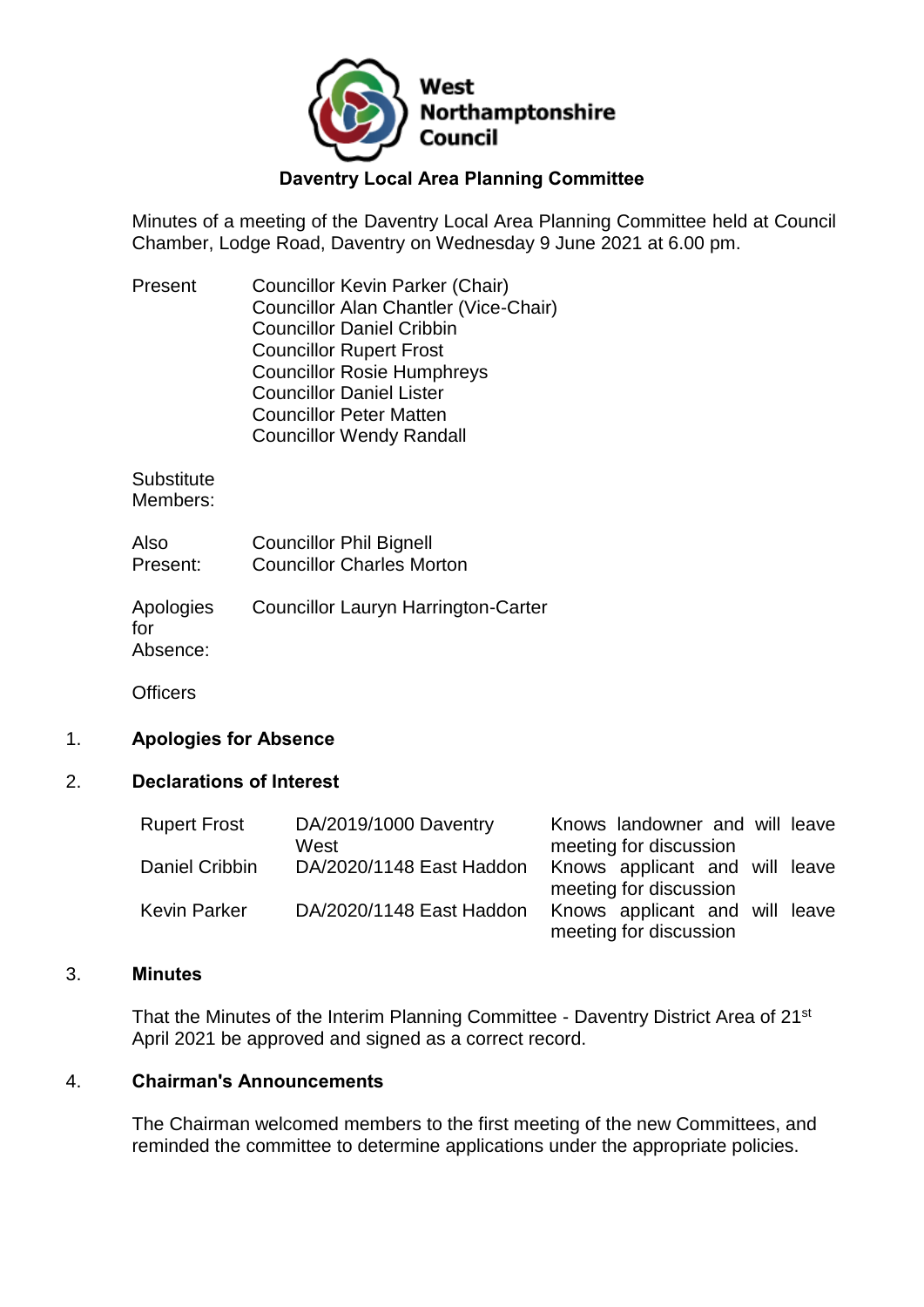## 5. **Planning Application DA/2019/1000 Daventry West**

*Having declared an interest, Councillor Rupert Frost left the meeting during consideration of the following item.*

DA/2019/1000 DAVENTRY WEST – Construction of 140 dwellings and associated infrastructure including vehicular access from the A425, provision of public open space and green infrastructure including Leap, demolition of Drayton Lodge and associated outbuildings and provision of drainage infrastructure – Land at Drayton Lodge, Staverton Road, Daventry

The Major Projects Officer outlined the application. The proposal was for 140 dwellings along with associated infrastructure and landscaping. Access to the site would be provide via a separate access from the A425, and the site would benefit from 25% affordable housing.

The application forms part of the Daventry SW Sustainable Urban Extension. An outline application for up to 1,100 dwellings and associated infrastructure came to planning committee in December 2020 (application reference DA/2019/0750). Members resolved to grant planning permission for this scheme and delegated authority was given to negotiate the S106 and finalise the conditions. The scheme is referred to as the Malabar site. A two form entry primary school will be provided on the adjacent Malabar site within the local centre. The Bellway application will pay a contribution towards the primary school.

It is proposed that each property will have an electric vehicle charging point installed where possible.

On balance, officer's recommended that permission be granted subject to conditions and the completion of a section 106 legal agreement.

Karen Tweedale spoke on behalf of the Daventry Town Council and Katherine Else, the agent, addressed the Committee.

Councillor Wendy Randall expressed concerns regarding parking on the proposed development. Narrow roads would likely lead to parking on pavements. The children's play area was too isolated, and there were concerns regarding bus routes and cars speeding along the roads near the site.

The Major Projects Officer advised that 271 parking spaces were to be provided, along with 21 visitor spaces. This met highways standards and Highways had raised no objections.

Concerns regarding the location of the play area were noted. The site however would be overlooked by four properties within the Bellway scheme and other properties which are part of the wider scheme. There are also footpaths linking to the open space.

Issues regarding the bus routes would be discussed with colleagues later in the process.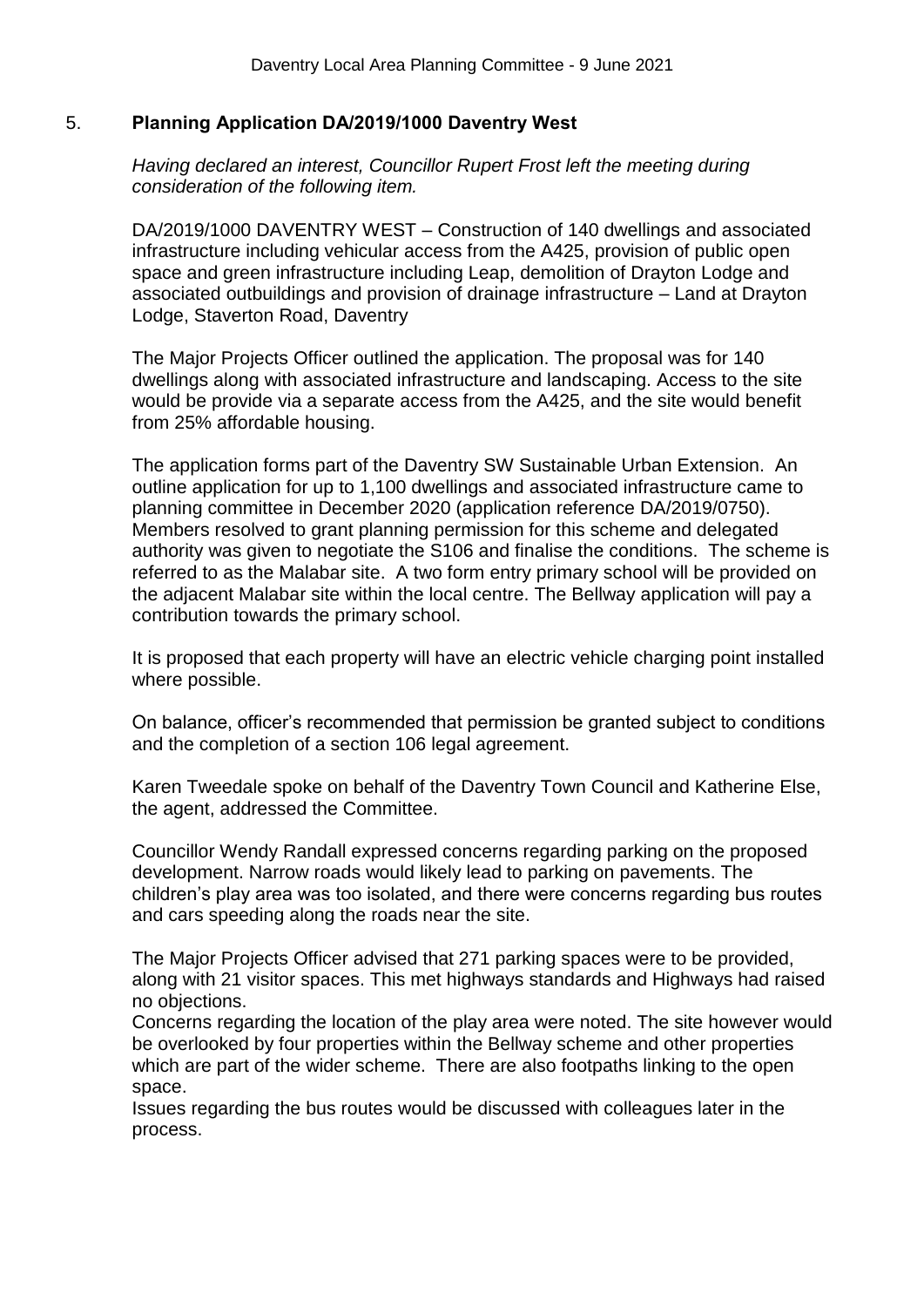Councillor Peter Matten considered that the proposed number of parking spaces to be provided was reasonable and proposed that officers advice to approve the application be accepted. The proposition was seconded by Councillor Daniel Cribbin, who was very pleased to see the inclusion of electric vehicle charging points in many properties.

Councillor Rosie Humphreys was disappointed with the design of the scheme which was considered unimaginative. The layout of affordable dwellings was not ideal and was not spread evenly across the site. In response, the Major Projects Officer advised that ideally the farm buildings would have been retained but they were not protected and the retention of them would have influenced the viability of the scheme. The layout of the affordable dwellings was in accordance with policy and should be considered as part of the wider allocation of over one thousand houses.

Councillor Rosie Humphreys raised the issue of the lower levels of affordable housing allocation on the Malabar site. The Council's Legal Adviser noted that were the application to be passed by the Committee, the application would be delegated to officers to negotiate the finer details. It was often the situation that developments with high infrastructure costs at the beginning of the project, would require the provision of some elements to be delayed.

In response to a question from Councillor Wendy Randall, the Major Projects Officer advised that the existing footpaths in the area would be linked into the new development. The Section 106 agreement was still under negotiation with issues to be finalised including healthcare, education contributions and open spaces. Any outstanding issues such as the footbridge would be discussed and finalised. If no agreement can be reached, the application would be referred back to Committee for consideration.

The proposition to approve the application subject to conditions and a Section 106 agreement was put to the meeting and declared carried with four voting in favour and two against.

# **RESOLVED:**

That the application be approved as set out in the report.

*Councillor Rupert Frost returned to the meeting.*

# 6. **Planning Application DA/2020/1148 East Haddon**

*Having declared an interest, Councillors Daniel Cribbin and Kevin Parker left the meeting during the consideration of the following item and Councillor Alan Chantler took the Chair.*

DA/2020/1148 EAST HADDON – Variation of condition 2 (approved plans) of planning permission DA/2018/0157 (erection of two storey detached dwelling utilising existing private access, plot 1 Tythe Farm (revised scheme)) – to alter the scale and appearance of the dwelling, including raising the height of the building by 1 metre to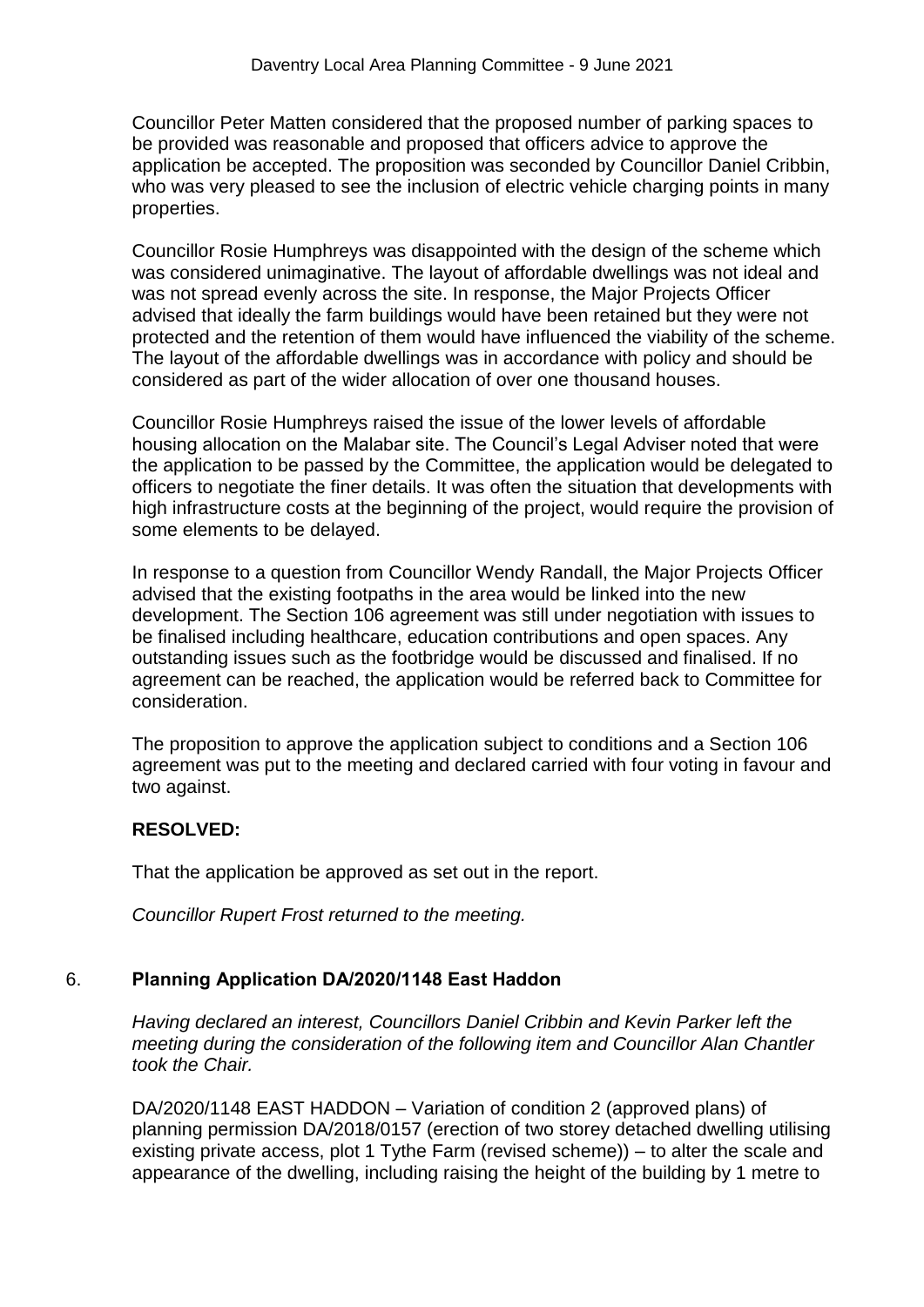provide living accommodation in the roof at second floor, construction of first floor balcony platform on rear elevation and to increase the footprint of the dwelling (retrospective) – Tythe Farm, Holdenby Road

The Principal Planning Officer outlined the report. The site had an extensive planning history and was originally granted prior approval as former agricultural buildings. The application was retrospective as the building had not been built in accordance with the approved plans. However, it was pointed out that the application should be considered as new. The roof height had been increased by around one metre in height, and extended and moved closer to plot 2. Highways had raised no objections. The principle of development had been established on the site, and it was for the Committee to determine if the harm was considered acceptable or not.

Sebastian Charles spoke against the application, and Eddie Nixon spoke in favour of the application.

Councillor Phil Bignell noted that the application was controversial. Permission had been granted in May 2018. The property was 27% bigger than on the original plan and it dominated the surroundings. Numerous objections had been received. If allowed, the decision could set a precedent. The amendments to the original application were not minor. Demolition was not the answer but compromise should be discussed to reduce the impact.

In response to a question from Councillor Wendy Randall, the Principal Planning Officer advised that the floor space had increased by 206 square metres, with 96 square metres of that being at roof height.

The Chair advised that members needed to focus on whether the additional harm outweighed the benefits. With regards to the Special Landscape Area (SLA), permission had already been granted with this consideration. Councillor Rupert Frost questioned the Chair's comments. The Council's Legal Adviser responded that the Chair was entitled to be involved in the debate and was factually correct in his comments. The planning regime was regulatory, not punitive.

The Principal Planning Officer advised that officers were recommending the application be approved but members were entitled to come to a different opinion if they considered that the additional changes were harmful to the Special Landscape Area. The Committee must consider whether the bulk and massing of the development impacted on the character of the locality. Strong planning reasons were needed to sustain any appeal.

Councillor Daniel Lister proposed that the application be refused as the significant scale, increase in height and massing was damaging to the Special Landscape Area. The proposition was seconded by Councillor Peter Matten and on being put to the meeting was declared carried with four voting in favour, none against and one abstention.

### **RESOLVED:**

That the application be refused for the following reasons: